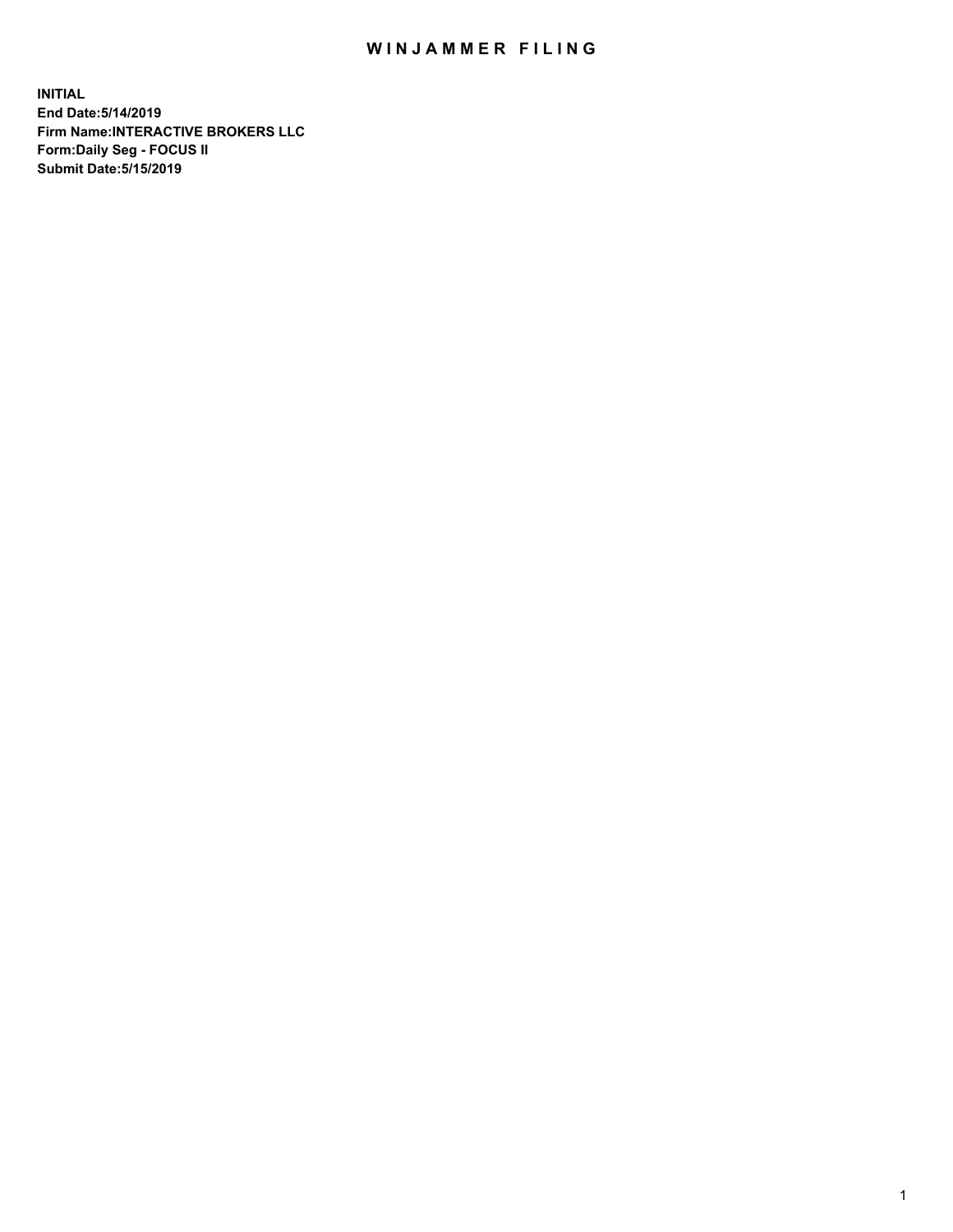**INITIAL End Date:5/14/2019 Firm Name:INTERACTIVE BROKERS LLC Form:Daily Seg - FOCUS II Submit Date:5/15/2019 Daily Segregation - Cover Page**

| Name of Company                                                                                                                                                                                                                                                                                                                | <b>INTERACTIVE BROKERS LLC</b>                                                                  |
|--------------------------------------------------------------------------------------------------------------------------------------------------------------------------------------------------------------------------------------------------------------------------------------------------------------------------------|-------------------------------------------------------------------------------------------------|
| <b>Contact Name</b>                                                                                                                                                                                                                                                                                                            | James Menicucci                                                                                 |
| <b>Contact Phone Number</b>                                                                                                                                                                                                                                                                                                    | 203-618-8085                                                                                    |
| <b>Contact Email Address</b>                                                                                                                                                                                                                                                                                                   | jmenicucci@interactivebrokers.c<br>om                                                           |
| FCM's Customer Segregated Funds Residual Interest Target (choose one):<br>a. Minimum dollar amount: ; or<br>b. Minimum percentage of customer segregated funds required:% ; or<br>c. Dollar amount range between: and; or<br>d. Percentage range of customer segregated funds required between:% and%.                         | $\overline{\mathbf{0}}$<br>$\overline{\mathbf{0}}$<br>155,000,000 245,000,000<br>0 <sub>0</sub> |
| FCM's Customer Secured Amount Funds Residual Interest Target (choose one):<br>a. Minimum dollar amount: ; or<br>b. Minimum percentage of customer secured funds required:% ; or<br>c. Dollar amount range between: and; or<br>d. Percentage range of customer secured funds required between:% and%.                           | $\overline{\mathbf{0}}$<br>0<br>80,000,000 120,000,000<br>0 <sub>0</sub>                        |
| FCM's Cleared Swaps Customer Collateral Residual Interest Target (choose one):<br>a. Minimum dollar amount: ; or<br>b. Minimum percentage of cleared swaps customer collateral required:% ; or<br>c. Dollar amount range between: and; or<br>d. Percentage range of cleared swaps customer collateral required between:% and%. | $\overline{\mathbf{0}}$<br><u>0</u><br>$\underline{0}$ $\underline{0}$<br>00                    |

Attach supporting documents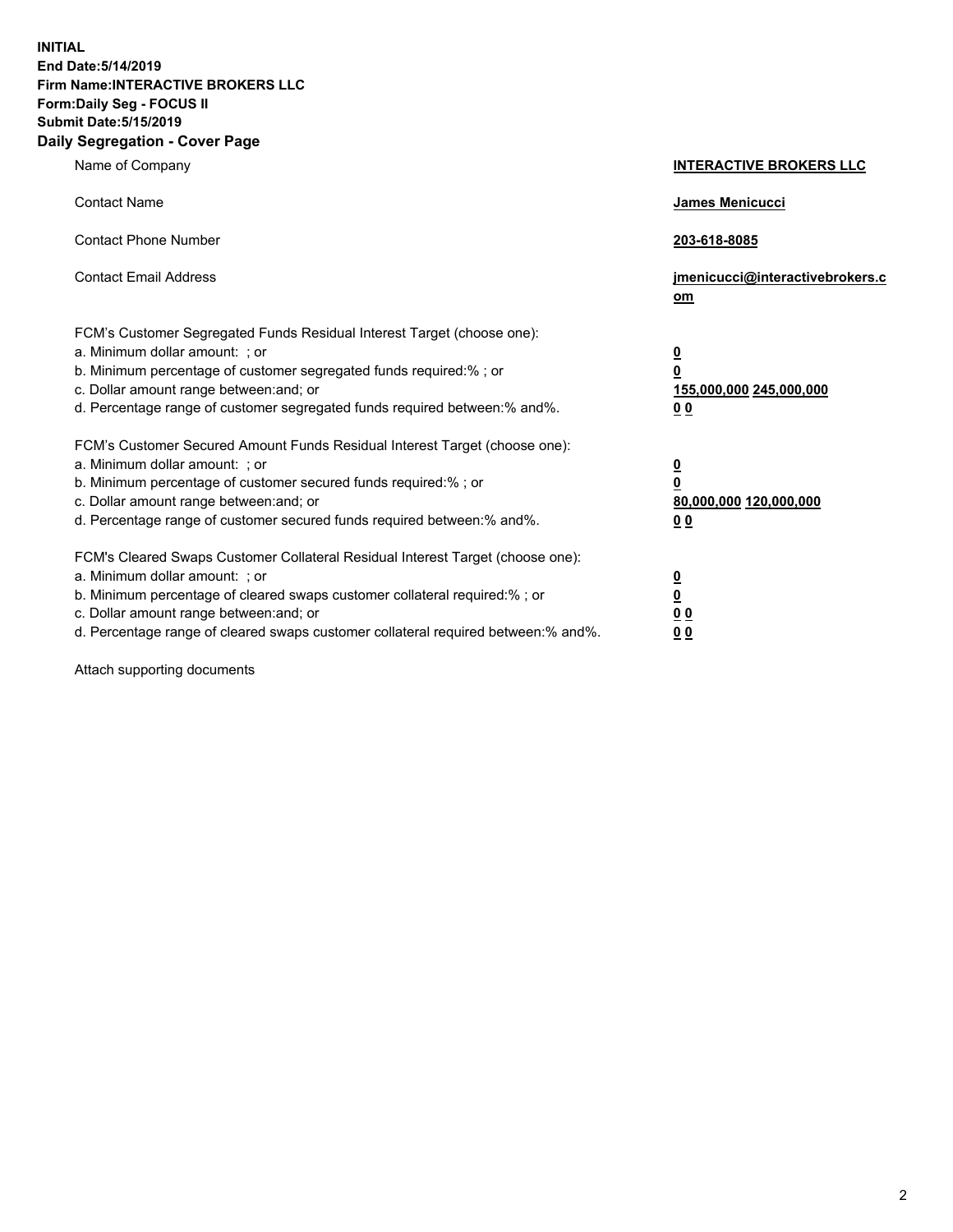## **INITIAL End Date:5/14/2019 Firm Name:INTERACTIVE BROKERS LLC Form:Daily Seg - FOCUS II Submit Date:5/15/2019 Daily Segregation - Secured Amounts**

|                | Daily Segregation - Secured Amounts                                                                                           |                                                |
|----------------|-------------------------------------------------------------------------------------------------------------------------------|------------------------------------------------|
|                | Foreign Futures and Foreign Options Secured Amounts                                                                           |                                                |
|                | Amount required to be set aside pursuant to law, rule or regulation of a foreign                                              | $0$ [7305]                                     |
|                | government or a rule of a self-regulatory organization authorized thereunder                                                  |                                                |
| $\mathbf{1}$ . | Net ledger balance - Foreign Futures and Foreign Option Trading - All Customers                                               |                                                |
|                | A. Cash                                                                                                                       | 439,892,871 [7315]                             |
|                | B. Securities (at market)                                                                                                     | $0$ [7317]                                     |
| 2.             | Net unrealized profit (loss) in open futures contracts traded on a foreign board of trade                                     | 2,242,544 [7325]                               |
| 3.             | Exchange traded options                                                                                                       |                                                |
|                | a. Market value of open option contracts purchased on a foreign board of trade                                                | 63,804 [7335]                                  |
| 4.             | b. Market value of open contracts granted (sold) on a foreign board of trade<br>Net equity (deficit) (add lines 1. 2. and 3.) | -24,453 [7337]<br>442,174,766 [7345]           |
| 5.             | Account liquidating to a deficit and account with a debit balances - gross amount                                             | 24,866 [7351]                                  |
|                | Less: amount offset by customer owned securities                                                                              | 0 [7352] 24,866 [7354]                         |
| 6.             | Amount required to be set aside as the secured amount - Net Liquidating Equity                                                | 442,199,632 [7355]                             |
|                | Method (add lines 4 and 5)                                                                                                    |                                                |
| 7.             | Greater of amount required to be set aside pursuant to foreign jurisdiction (above) or line                                   | 442,199,632 [7360]                             |
|                | 6.                                                                                                                            |                                                |
|                | FUNDS DEPOSITED IN SEPARATE REGULATION 30.7 ACCOUNTS                                                                          |                                                |
| 1.             | Cash in banks                                                                                                                 |                                                |
|                | A. Banks located in the United States                                                                                         | 71,193,735 [7500]                              |
|                | B. Other banks qualified under Regulation 30.7                                                                                | 0 [7520] 71,193,735 [7530]                     |
| 2.             | <b>Securities</b>                                                                                                             |                                                |
|                | A. In safekeeping with banks located in the United States                                                                     | 412,842,860 [7540]                             |
|                | B. In safekeeping with other banks qualified under Regulation 30.7                                                            | 0 [7560] 412,842,860 [7570]                    |
| 3.             | Equities with registered futures commission merchants                                                                         |                                                |
|                | A. Cash                                                                                                                       | $0$ [7580]                                     |
|                | <b>B.</b> Securities                                                                                                          | $0$ [7590]                                     |
|                | C. Unrealized gain (loss) on open futures contracts                                                                           | $0$ [7600]                                     |
|                | D. Value of long option contracts                                                                                             | $0$ [7610]                                     |
|                | E. Value of short option contracts                                                                                            | 0 [7615] 0 [7620]                              |
| 4.             | Amounts held by clearing organizations of foreign boards of trade                                                             |                                                |
|                | A. Cash                                                                                                                       | $0$ [7640]                                     |
|                | <b>B.</b> Securities                                                                                                          | $0$ [7650]                                     |
|                | C. Amount due to (from) clearing organization - daily variation                                                               | $0$ [7660]                                     |
|                | D. Value of long option contracts<br>E. Value of short option contracts                                                       | $0$ [7670]<br>0 [7675] 0 [7680]                |
| 5.             | Amounts held by members of foreign boards of trade                                                                            |                                                |
|                | A. Cash                                                                                                                       | 80,513,233 [7700]                              |
|                | <b>B.</b> Securities                                                                                                          | $0$ [7710]                                     |
|                | C. Unrealized gain (loss) on open futures contracts                                                                           | 675,938 [7720]                                 |
|                | D. Value of long option contracts                                                                                             | 63,804 [7730]                                  |
|                | E. Value of short option contracts                                                                                            | <u>-24,453</u> [7735] <u>81,228,522</u> [7740] |
| 6.             | Amounts with other depositories designated by a foreign board of trade                                                        | 0 [7760]                                       |
| 7.             | Segregated funds on hand                                                                                                      | $0$ [7765]                                     |
| 8.             | Total funds in separate section 30.7 accounts                                                                                 | 565,265,117 [7770]                             |
| 9.             | Excess (deficiency) Set Aside for Secured Amount (subtract line 7 Secured Statement                                           | 123,065,485 [7380]                             |
|                | Page 1 from Line 8)                                                                                                           |                                                |
| 10.            | Management Target Amount for Excess funds in separate section 30.7 accounts                                                   | 80,000,000 [7780]                              |
| 11.            | Excess (deficiency) funds in separate 30.7 accounts over (under) Management Target                                            | 43,065,485 [7785]                              |
|                |                                                                                                                               |                                                |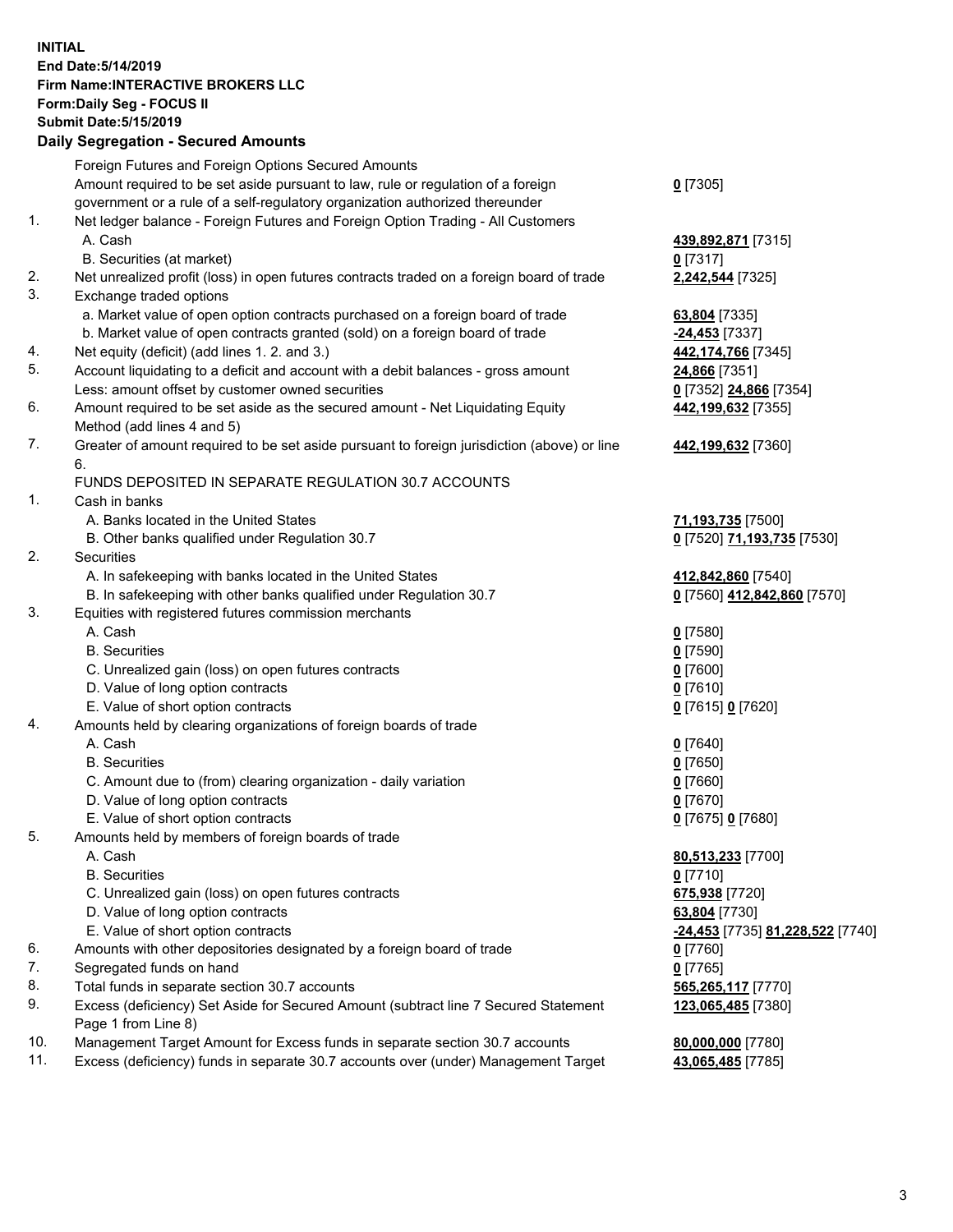**INITIAL End Date:5/14/2019 Firm Name:INTERACTIVE BROKERS LLC Form:Daily Seg - FOCUS II Submit Date:5/15/2019 Daily Segregation - Segregation Statement** SEGREGATION REQUIREMENTS(Section 4d(2) of the CEAct) 1. Net ledger balance A. Cash **3,833,793,423** [7010] B. Securities (at market) **0** [7020] 2. Net unrealized profit (loss) in open futures contracts traded on a contract market **34,611,417** [7030] 3. Exchange traded options A. Add market value of open option contracts purchased on a contract market **159,880,878** [7032] B. Deduct market value of open option contracts granted (sold) on a contract market **-249,093,258** [7033] 4. Net equity (deficit) (add lines 1, 2 and 3) **3,779,192,460** [7040] 5. Accounts liquidating to a deficit and accounts with debit balances - gross amount **1,226,367** [7045] Less: amount offset by customer securities **0** [7047] **1,226,367** [7050] 6. Amount required to be segregated (add lines 4 and 5) **3,780,418,827** [7060] FUNDS IN SEGREGATED ACCOUNTS 7. Deposited in segregated funds bank accounts A. Cash **721,683,551** [7070] B. Securities representing investments of customers' funds (at market) **2,093,543,245** [7080] C. Securities held for particular customers or option customers in lieu of cash (at market) **0** [7090] 8. Margins on deposit with derivatives clearing organizations of contract markets A. Cash **4,569,672** [7100] B. Securities representing investments of customers' funds (at market) **1,253,703,200** [7110] C. Securities held for particular customers or option customers in lieu of cash (at market) **0** [7120] 9. Net settlement from (to) derivatives clearing organizations of contract markets **11,092,720** [7130] 10. Exchange traded options A. Value of open long option contracts **159,564,002** [7132] B. Value of open short option contracts **-249,071,496** [7133] 11. Net equities with other FCMs A. Net liquidating equity **0** [7140] B. Securities representing investments of customers' funds (at market) **0** [7160] C. Securities held for particular customers or option customers in lieu of cash (at market) **0** [7170] 12. Segregated funds on hand **0** [7150] 13. Total amount in segregation (add lines 7 through 12) **3,995,084,894** [7180] 14. Excess (deficiency) funds in segregation (subtract line 6 from line 13) **214,666,067** [7190] 15. Management Target Amount for Excess funds in segregation **155,000,000** [7194]

16. Excess (deficiency) funds in segregation over (under) Management Target Amount Excess

**59,666,067** [7198]